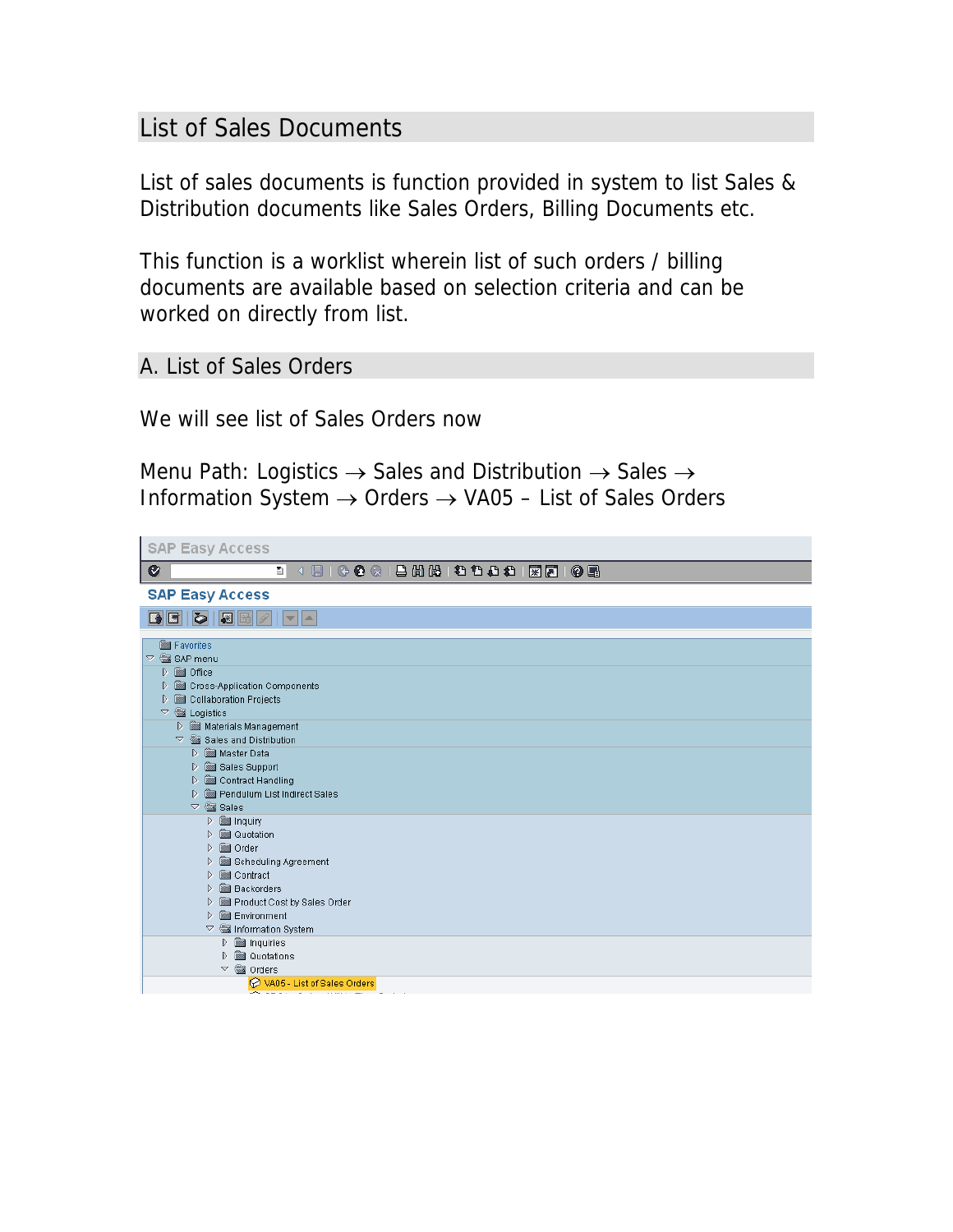## Double click 'VA05 – List of Sales Orders'

| <b>List of Sales Orders</b> |                                                                 |  |  |  |  |  |  |  |  |  |  |
|-----------------------------|-----------------------------------------------------------------|--|--|--|--|--|--|--|--|--|--|
| Ø                           | ū<br>0 E<br>◁<br>u                                              |  |  |  |  |  |  |  |  |  |  |
| <b>List of Sales Orders</b> |                                                                 |  |  |  |  |  |  |  |  |  |  |
| 囥<br>Disp.variants          | Further sel.criteria<br>Organizational data<br>Partner function |  |  |  |  |  |  |  |  |  |  |
|                             |                                                                 |  |  |  |  |  |  |  |  |  |  |
|                             |                                                                 |  |  |  |  |  |  |  |  |  |  |
| Sold-to party               |                                                                 |  |  |  |  |  |  |  |  |  |  |
| Material                    |                                                                 |  |  |  |  |  |  |  |  |  |  |
| Purchase order no.          |                                                                 |  |  |  |  |  |  |  |  |  |  |
|                             |                                                                 |  |  |  |  |  |  |  |  |  |  |
| Sales order data            |                                                                 |  |  |  |  |  |  |  |  |  |  |
| Document Date               | 21.11.2006<br>21.12.2006<br>To                                  |  |  |  |  |  |  |  |  |  |  |
|                             |                                                                 |  |  |  |  |  |  |  |  |  |  |
| Selection criteria          |                                                                 |  |  |  |  |  |  |  |  |  |  |
| O Open sales orders         | $\Box$ My orders                                                |  |  |  |  |  |  |  |  |  |  |
| All orders                  |                                                                 |  |  |  |  |  |  |  |  |  |  |
|                             |                                                                 |  |  |  |  |  |  |  |  |  |  |
|                             |                                                                 |  |  |  |  |  |  |  |  |  |  |

Above screen is displayed

Following input options are available:

Sold-to Party Material Purchase Order no. (Customer reference) Date selection for period

Further selection criteria includes check boxes for selecting either Open Sales Orders All Orders My orders – Orders created by user

In addition to this the Organizational Data needs to be maintained.

Click on **Organizational data**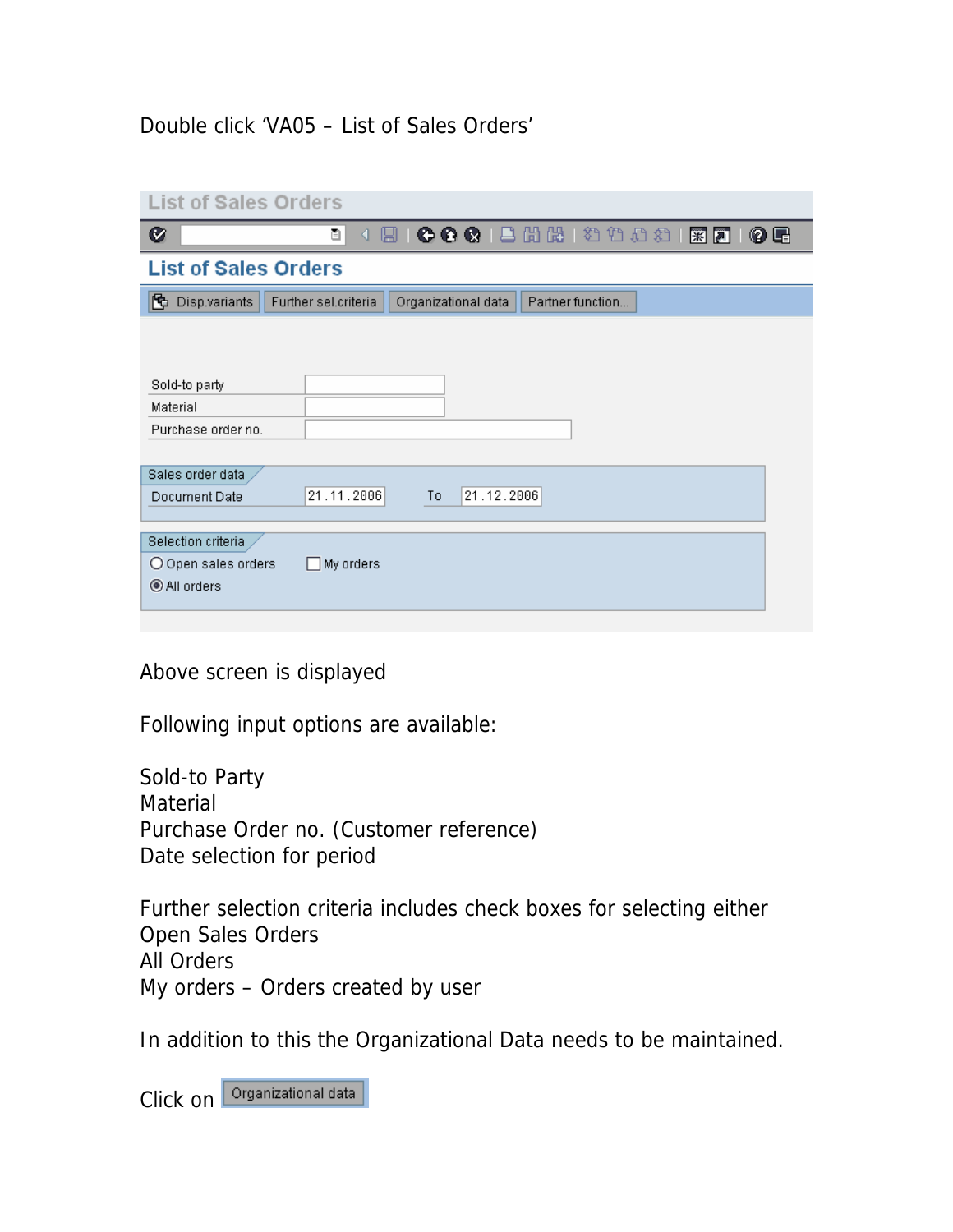Enter selection here, Only Sales Organization is mandatory.

| G Organizational Data                                                                        |                  |                                                      | Ι× |
|----------------------------------------------------------------------------------------------|------------------|------------------------------------------------------|----|
| Sales Organization<br><b>Distribution Channel</b><br>Division<br>Sales office<br>Sales Group | 3020<br>10<br>00 | USA Denver<br>Final customer sales<br>Cross-division |    |
| ×                                                                                            |                  |                                                      |    |

 $C$ lick  $\overline{\mathbf{v}}$ 

Let's search for all orders for material M-10.

| <b>List of Sales Orders</b> |                                                                 |     |  |  |  |  |  |  |  |  |  |  |
|-----------------------------|-----------------------------------------------------------------|-----|--|--|--|--|--|--|--|--|--|--|
| Ø                           | 4 8 6 6 6 6 6 6 6 7 6 7 7 8 7 8 7<br>ū                          | 0 E |  |  |  |  |  |  |  |  |  |  |
| <b>List of Sales Orders</b> |                                                                 |     |  |  |  |  |  |  |  |  |  |  |
| 因<br>Disp.variants          | Organizational data<br>Further sel.criteria<br>Partner function |     |  |  |  |  |  |  |  |  |  |  |
|                             |                                                                 |     |  |  |  |  |  |  |  |  |  |  |
|                             |                                                                 |     |  |  |  |  |  |  |  |  |  |  |
| Sold-to party               |                                                                 |     |  |  |  |  |  |  |  |  |  |  |
| Material                    | $M - 10$                                                        |     |  |  |  |  |  |  |  |  |  |  |
| Purchase order no.          |                                                                 |     |  |  |  |  |  |  |  |  |  |  |
|                             |                                                                 |     |  |  |  |  |  |  |  |  |  |  |
| Sales order data            |                                                                 |     |  |  |  |  |  |  |  |  |  |  |
| Document Date               | 21.11.2006<br>21.12.2006<br>To                                  |     |  |  |  |  |  |  |  |  |  |  |
|                             |                                                                 |     |  |  |  |  |  |  |  |  |  |  |
|                             |                                                                 |     |  |  |  |  |  |  |  |  |  |  |
| Selection criteria          |                                                                 |     |  |  |  |  |  |  |  |  |  |  |
| O Open sales orders         | My orders<br>H                                                  |     |  |  |  |  |  |  |  |  |  |  |
| ◉ All orders                |                                                                 |     |  |  |  |  |  |  |  |  |  |  |
|                             |                                                                 |     |  |  |  |  |  |  |  |  |  |  |

Enter M-10 in Material and click on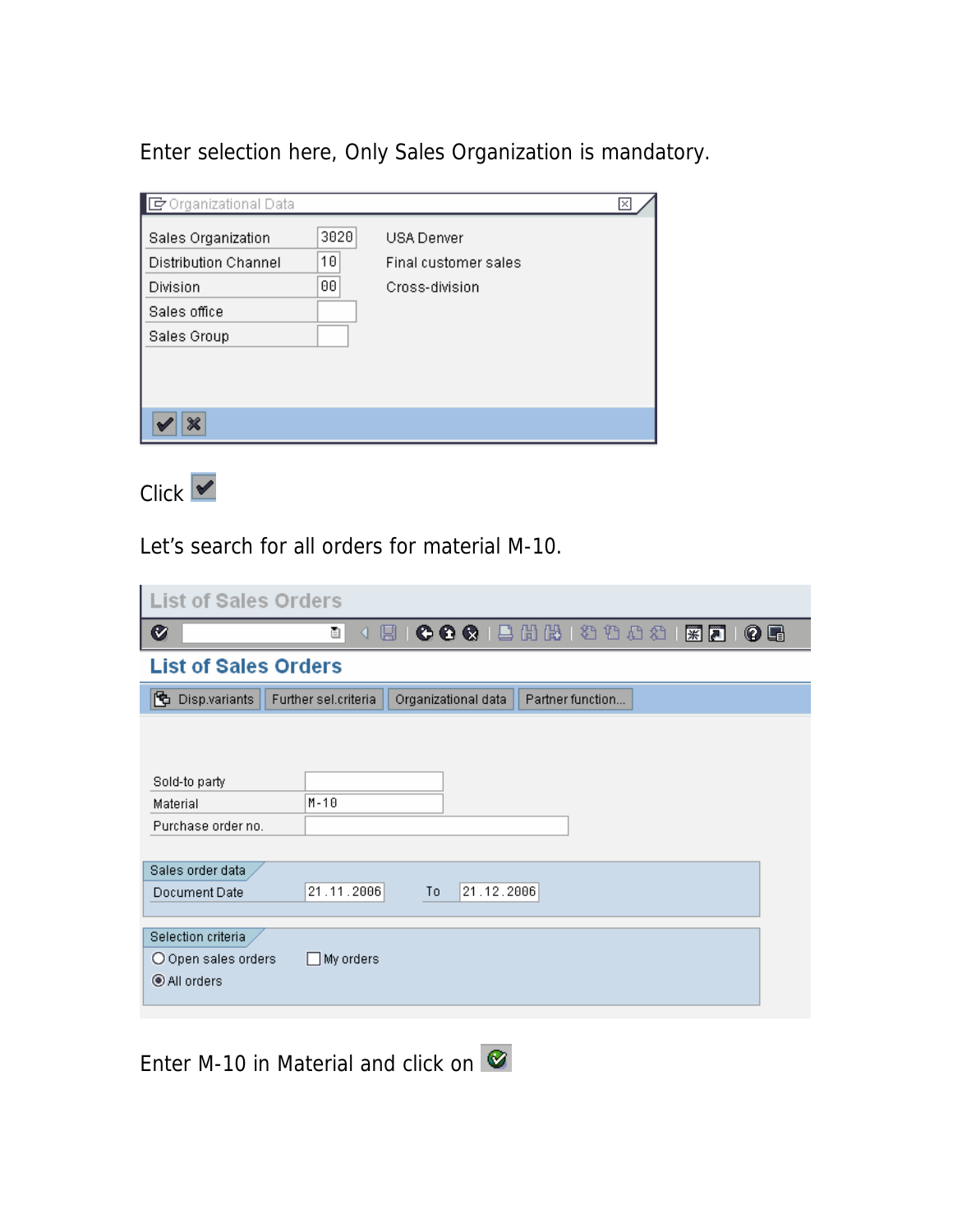| ے سے س<br>List Edit Goto Settings Environment System Help<br>Ø<br><b>List of Sales Orders</b><br><b>GATEFFE</b><br>List of Sales Orders<br>Material<br>$M-10$<br>Flatscreen MS 1775P<br>Doc. Date 21.11.2006 To 21.12.2006 |    |                         |  |                         |      |            |              |                                   |            |              |                     |            |               |       |
|----------------------------------------------------------------------------------------------------------------------------------------------------------------------------------------------------------------------------|----|-------------------------|--|-------------------------|------|------------|--------------|-----------------------------------|------------|--------------|---------------------|------------|---------------|-------|
| <b>B</b> Document                                                                                                                                                                                                          |    | Item SLNoS              |  | Description             | SaTy | Doc. Date  |              | ConfirmQty PO Number              | PO number  | <b>Batch</b> | Valid from Valid to |            | Delivery date | Crea  |
| 60000091日                                                                                                                                                                                                                  | 10 | $\mathbf{1}$            |  | Flatscreen MS 1775P RE  |      | 21.12.2006 |              | 2 90035185                        | 90035185   |              |                     | 31.12.9999 | 21.12.2006    | 1000  |
| 10921                                                                                                                                                                                                                      | 10 | $\overline{\mathbf{2}}$ |  | Flatscreen MS 1775P SDF |      | 21.12.2006 | $\mathbf{1}$ |                                   |            |              |                     | 31.12.9999 | 26.12.2006    | 1000  |
| 10921                                                                                                                                                                                                                      | 10 | $\mathbf{1}$            |  | Flatscreen MS 1775P SDF |      | 21.12.2006 | 0            |                                   |            |              |                     | 31.12.9999 | 21.12.2006    | 1000  |
| 10918                                                                                                                                                                                                                      | 10 | 2                       |  | Flatscreen MS 1775P OR  |      | 21.12.2006 |              | 2 PO ref 929                      | PO ref 929 |              |                     | 31.12.9999 | 26.12.2006    | 1000  |
| 10918                                                                                                                                                                                                                      | 10 | $\mathbf{1}$            |  | Flatscreen MS 1775P OR  |      | 21.12.2006 |              | 0 PO ref 929                      | PO ref 929 |              |                     | 31.12.9999 | 21.12.2006    | 1000  |
| 10655                                                                                                                                                                                                                      | 10 | $\overline{2}$          |  | Flatscreen MS 1775P OR  |      | 04.12.2006 |              | 5 Customer ref: 1 Customer ref: 1 |            |              |                     | 31.12.9999 | 06.12.2006    | 1000  |
| 10655                                                                                                                                                                                                                      | 10 | 1                       |  | Flatscreen MS 1775P OR  |      | 04.12.2006 |              | 0 Customer ref: 1 Customer ref: 1 |            |              |                     | 31.12.9999 | 04.12.2006    | 1000  |
| 10643                                                                                                                                                                                                                      | 10 | $\mathbf{1}$            |  | Flatscreen MS 1775P OR  |      | 01.12.2006 |              | 1 sample 1                        | sample 1   |              |                     | 31.12.9999 | 08.12.2006    | 1000  |
| 10643                                                                                                                                                                                                                      | 20 | $\mathbf{1}$            |  | Flatscreen MS 1775P OR  |      | 01.12.2006 |              | 1 sample 1                        | sample 1   |              |                     | 31.12.9999 | 08.12.2006    | 1002  |
| 10643                                                                                                                                                                                                                      | 30 | $\overline{\mathbf{2}}$ |  | Flatscreen MS 1775P OR  |      | 01.12.2006 |              | 1 sample 1                        | sample 1   |              |                     | 31.12.9999 | 20.12.2006    | 1000  |
| 10643                                                                                                                                                                                                                      | 30 | $\mathbf{1}$            |  | Flatscreen MS 1775P OR  |      | 01.12.2006 |              | $0$ sample 1                      | sample 1   |              |                     | 31.12.9999 | 08.12.2006    | 1000  |
| 10643                                                                                                                                                                                                                      | 40 | 2                       |  | Flatscreen MS 1775P OR  |      | 01.12.2006 |              | 1 sample 1                        | sample 1   |              |                     | 31.12.9999 | 20.12.2006    | 1000  |
| 10643                                                                                                                                                                                                                      | 40 | $\mathbf{1}$            |  | Flatscreen MS 1775P OR  |      | 01.12.2006 |              | $0$ sample 1                      | sample 1   |              |                     | 31.12.9999 | 08.12.2006    | 1000  |
| $\overline{\mathbf{A}}$ $\overline{\mathbf{B}}$                                                                                                                                                                            |    |                         |  |                         |      |            |              |                                   |            |              |                     |            |               | बाह्य |

Here it displays all the orders for Material 'M-10' for selection period.

To view any of the sales order select order line and click on  $\boxed{\textcircled{\textbf{S}}}$ 

In main screen there is also option to add on the selection criteria by clicking on Further sel.criteria

| Mark (maximum 3 fields)   |
|---------------------------|
| □ Distribution Channel    |
| $\Box$ Division           |
| $\Box$ Sales Office       |
| ∣ ∏Sales Group            |
| □ Sales Document Type     |
| $\Box$ Created by         |
| │ Sales document          |
| $\Box$ SD document categ. |
| Order reason              |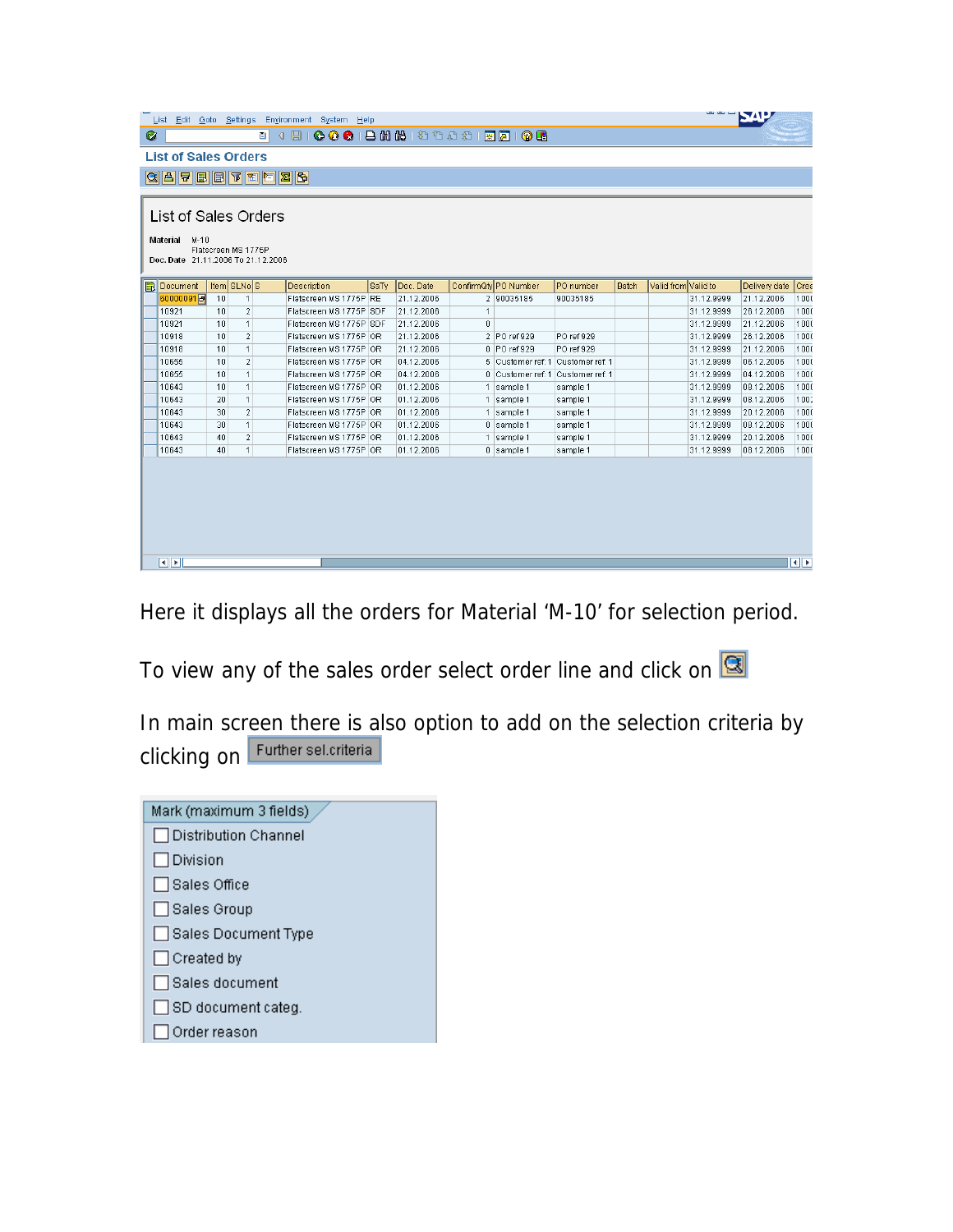In similar fashion the required list of sales orders can be viewed using this worklist option provided in system.

## B. List of Billing Documents

We will see list of Billing Documents now

Menu Path: Logistics  $\rightarrow$  Sales and Distribution  $\rightarrow$  Billing  $\rightarrow$ Information System → Billing Documents → VF05 – List Billing **Documents** 

| <b>SAP Easy Access</b>                                                                  |
|-----------------------------------------------------------------------------------------|
| 8 0 0 0 0 1 8 8 8 8 8 9 8 0 8 8 8 9 8 8 9 8 9 8<br>Ø<br>画<br>◁                          |
| <b>SAP Easy Access</b>                                                                  |
| $  \mathbf{F}  $<br>io.<br>IJ<br><b>A</b>                                               |
| <b>Bu</b> Favorites                                                                     |
| SAP menu<br>Ö,                                                                          |
| Office<br>D                                                                             |
| Cross-Application Components<br>D                                                       |
| Collaboration Projects<br>D                                                             |
| <b>WE Logistics</b><br>▽                                                                |
| Materials Management                                                                    |
| $\heartsuit$ $\frac{600}{6000}$ Sales and Distribution<br><b>SSSI Master Data</b><br>D. |
| Sales Support<br>D                                                                      |
| Contract Handling<br>D                                                                  |
| Pendulum List Indirect Sales<br>D                                                       |
| Sales<br>D                                                                              |
| Shipping and Transportation<br>D                                                        |
| <b>Billing</b><br>$\overline{\nabla}$                                                   |
| <b>Billing Document</b><br>D                                                            |
| Invoice List<br>D.                                                                      |
| ▒ Rebates<br>D                                                                          |
| Revenue Recognition<br>D<br>D                                                           |
| <b>sel</b> Output<br><b>Environment</b><br>D                                            |
| $\triangledown$<br>Information system                                                   |
| $\bigtriangledown$<br><b>Billing Documents</b>                                          |
| <b>⊙ VF05 - List Billing Documents</b>                                                  |

Double click 'VF05 – List Billing Documents'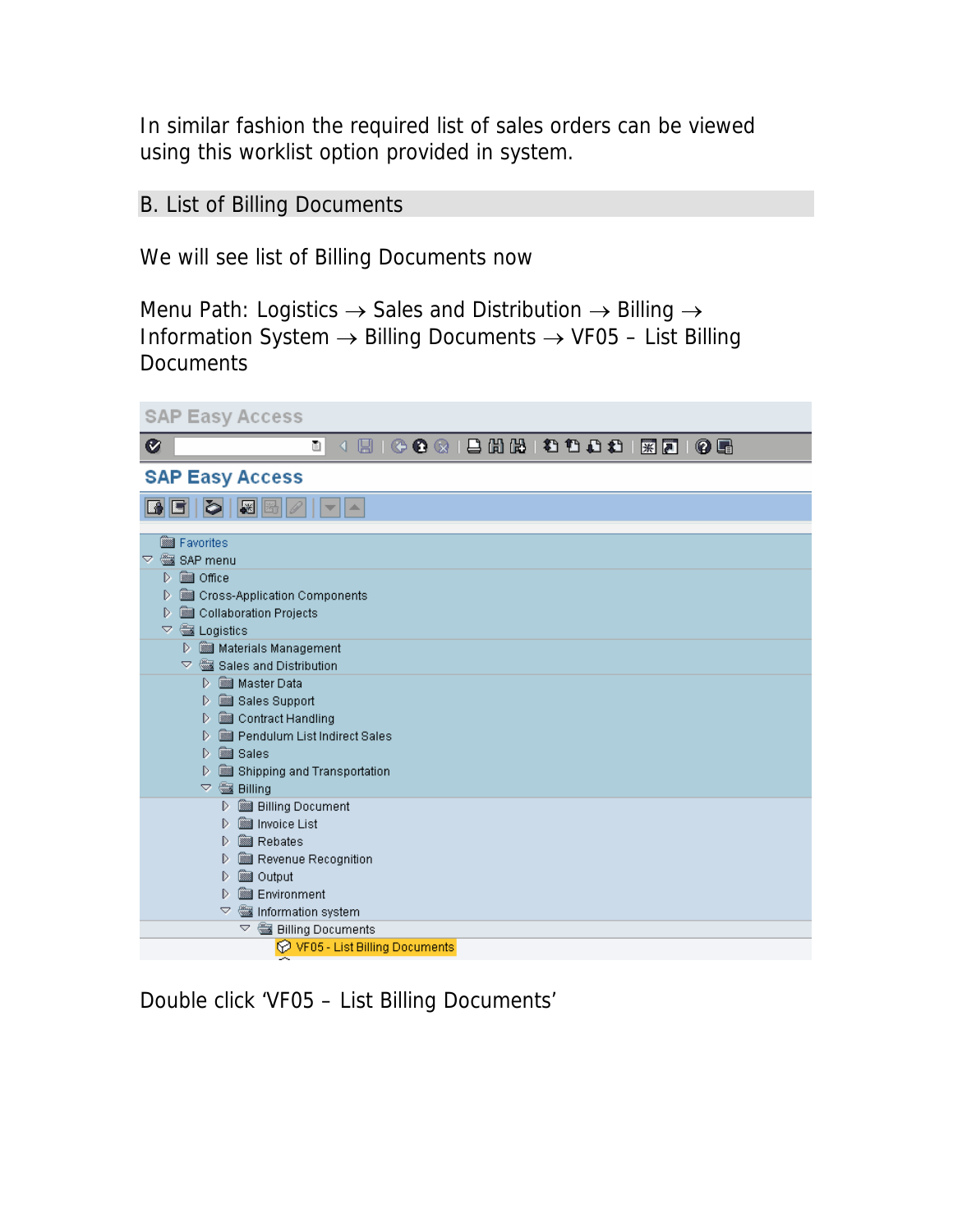| <b>List of Billing Documents</b> |                      |                                 |                  |  |    |  |  |  |  |  |  |  |
|----------------------------------|----------------------|---------------------------------|------------------|--|----|--|--|--|--|--|--|--|
| Ø                                | ū<br>◁               | 8 8 2 4 4 4 4 5 6 7 8 9 9 1 1 2 |                  |  | 06 |  |  |  |  |  |  |  |
| <b>List of Billing Documents</b> |                      |                                 |                  |  |    |  |  |  |  |  |  |  |
| 內<br>DisplayVariants             | Further sel.criteria | Organizational data             | Partner function |  |    |  |  |  |  |  |  |  |
|                                  |                      |                                 |                  |  |    |  |  |  |  |  |  |  |
|                                  |                      |                                 |                  |  |    |  |  |  |  |  |  |  |
| Payer<br>Material                |                      |                                 |                  |  |    |  |  |  |  |  |  |  |
|                                  |                      |                                 |                  |  |    |  |  |  |  |  |  |  |
| Document data                    |                      |                                 |                  |  |    |  |  |  |  |  |  |  |
| Billing docs from                | 21.11.2006           | 21.12.2006<br>t <sub>0</sub>    |                  |  |    |  |  |  |  |  |  |  |
| Selection criteria               |                      |                                 |                  |  |    |  |  |  |  |  |  |  |
| O Open billing docs              |                      |                                 |                  |  |    |  |  |  |  |  |  |  |
| All billing docs                 |                      |                                 |                  |  |    |  |  |  |  |  |  |  |
|                                  |                      |                                 |                  |  |    |  |  |  |  |  |  |  |

Enter the Organizational data, click on **Drganizational data** 

| IG<br>List of Billing Documents |      | Ι×         |
|---------------------------------|------|------------|
| Sales organization              | 3020 | USA Denver |
|                                 |      |            |
|                                 |      |            |
|                                 |      |            |
|                                 |      |            |
| $\boldsymbol{\varkappa}$        |      |            |

Enter Sales Organization and click

Entering Either Payer or Material is mandatory without which report is not processed.

Further selection criteria can be added by clicking on Further sel criteria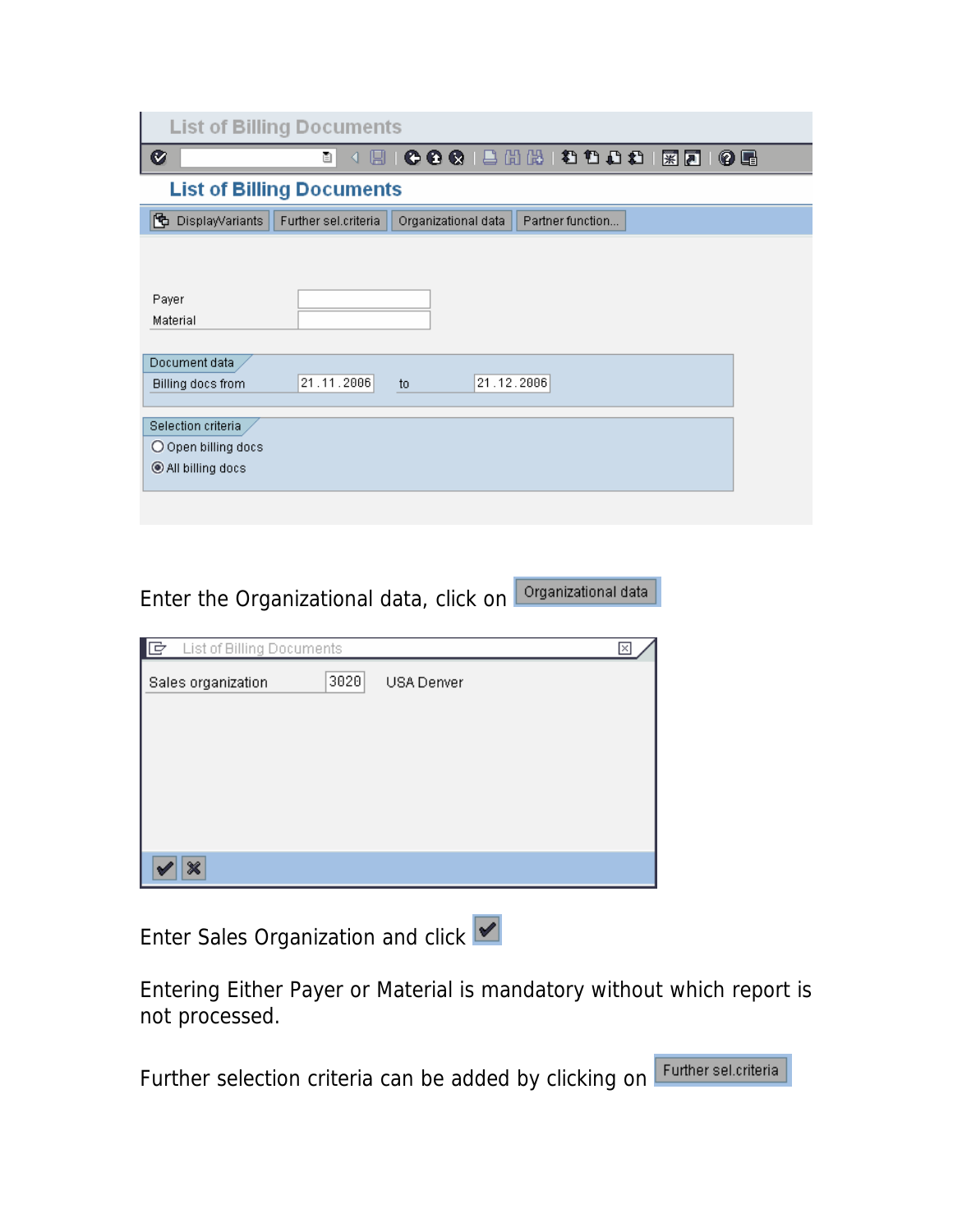Here let's view List of Billing documents for Material M-10 for selected period as under:

| <b>List of Billing Documents</b> |                                  |                                         |  |  |  |  |  |  |  |  |  |
|----------------------------------|----------------------------------|-----------------------------------------|--|--|--|--|--|--|--|--|--|
| Ø                                | ū<br>ы<br>◁                      | 0001202121202180<br>0 E                 |  |  |  |  |  |  |  |  |  |
|                                  | <b>List of Billing Documents</b> |                                         |  |  |  |  |  |  |  |  |  |
| 囥<br>DisplayVariants             | Further sel.criteria             | Organizational data<br>Partner function |  |  |  |  |  |  |  |  |  |
|                                  |                                  |                                         |  |  |  |  |  |  |  |  |  |
| Payer                            |                                  |                                         |  |  |  |  |  |  |  |  |  |
| Material                         | $M - 10$                         | Flatscreen MS 1775P                     |  |  |  |  |  |  |  |  |  |
|                                  |                                  |                                         |  |  |  |  |  |  |  |  |  |
| Document data                    |                                  |                                         |  |  |  |  |  |  |  |  |  |
| Billing docs from                | 21.11.2006                       | 21.12.2006<br>to                        |  |  |  |  |  |  |  |  |  |
| Selection criteria               |                                  |                                         |  |  |  |  |  |  |  |  |  |
| O Open billing docs              |                                  |                                         |  |  |  |  |  |  |  |  |  |
| All billing docs                 |                                  |                                         |  |  |  |  |  |  |  |  |  |
|                                  |                                  |                                         |  |  |  |  |  |  |  |  |  |
|                                  |                                  |                                         |  |  |  |  |  |  |  |  |  |

 $Click$